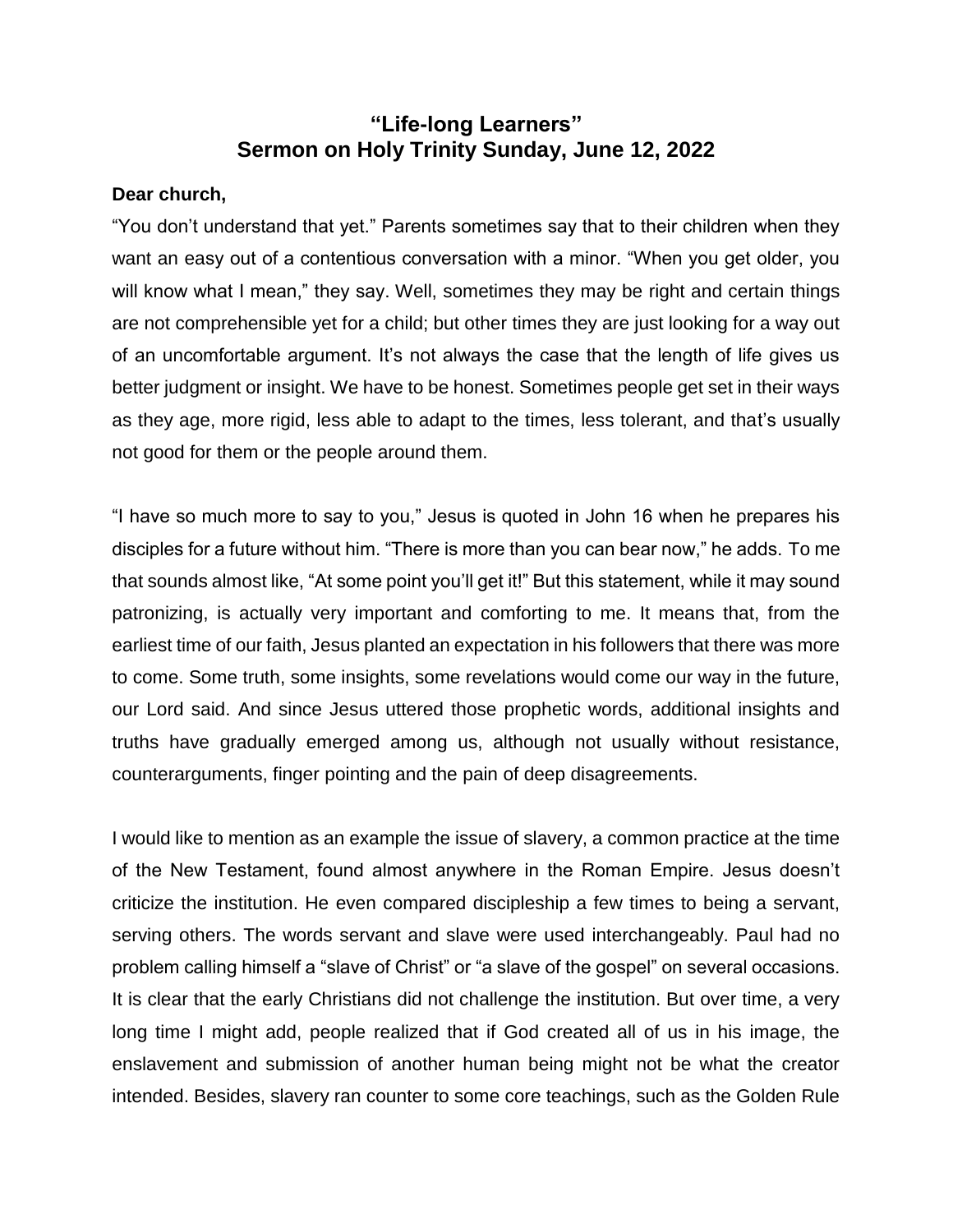or loving your neighbor as yourself. It took the abolitionists of the 19<sup>th</sup> century to move the needle on that issue, to conclude and inscribe in law that slavery is morally wrong. We learned something, but it took us a mighty long time. When you think about it, it's scary, isn't it, how long it took humanity to figure that one out!

I want to say something that fits with the theme of graduations this time of year. As Christians we are meant to be life-long learners. We are meant to engage and wrestle with Scripture and tradition, with faith and prayer, with the deepest questions about life and the most appropriate response to Jesus' call to ministry. So, what could it be that Jesus' advocate, the Holy Spirit, is trying to teach us today? What is the truth which may be awkwardly, contentiously unfolding before everyone paying attention to God's work among us? I believe there is something – and more than one thing – that we learn anew in every generation. Sometimes that may be a new spin on an old teaching. And at other times it may be a lightbulb moment, a small revolution. What have we learned about our faith in the course of our lifetime?

I don't want to answer the question for you, because each person ought to discern that for themselves; different people will come to different insights. I would be curious to know how your faith and understanding of God has evolved over time. In the last couple of decades, we have learned something about accepting and welcoming people who are not heterosexual. For many of us that was not necessarily the norm when and where we grew up. Many churches considered homosexuality "sin" deep into the  $20<sup>th</sup>$  century. Another example… Many of us have also learned to see creation in a different way. The environmental crisis has further accelerated that learning. Looking at nature purely as a reservoir for human consumption is not as "normal" an attitude as it once was. We know more about how all life is connected and we re-discover sacred traditions that have always made that point. We know that ignoring this lesson could endanger our future.

Not always are new teachings and insights better than the old ones. Sometimes we go overboard. My point is not to tell you what to believe on the issues that are talked about these days, issues that all have spiritual implications. My point on this Holy Trinity Sunday